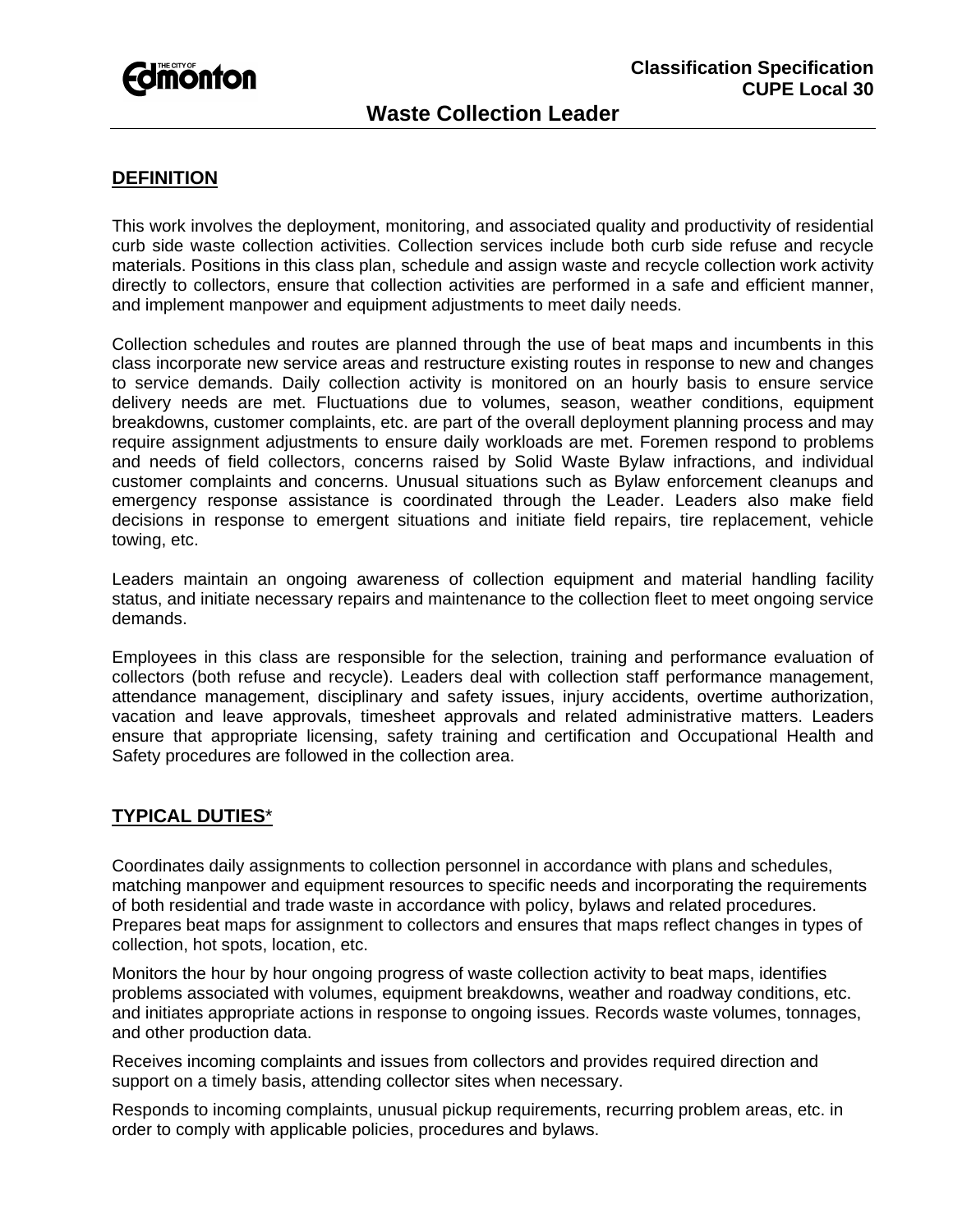

## **Waste Collection Leader**  Page 2

Responds to incoming emergency requests such as roadway accidents, chemical spills, etc. and ensures that spill handling is conducted in accordance with approved procedures.

Performs court ordered bylaw infraction yard cleanups in conjunction with Bylaw Enforcement.

Coordinates the pickup and handling of special handling waste such as Christmas trees, parade cleanups, special events, etc., in conjunction with other areas such as Community Services and Transportation and Streets.

Assists with interviewing applicants for collection work, selects new employees, arranges for training and orientation of successful applicants and evaluates the suitability of individuals during probationary service.

Evaluates collector performance on an ongoing basis and determines the need for equipment and handling training, re-assignment, safety training, discipline, attendance management and related procedures.

Monitors the operational condition and efficiency of the collection and equipment handling fleet, schedules and arranges for maintenance and repair activity, and responds to unusual equipment malfunction and service problems.

Conducts staff safety discussions, occupational health training, etc. and maintains an awareness of ongoing issues related to health and safety.

Initiates staff disciplinary procedures (counselling, oral and written warnings, etc.) in areas of performance, attendance, safety and equipment handling violations, etc. prepares required documentation as required and refers chronic or severe disciplinary matters to the supervisor.

Provides coverage for the Collection Supervisor as required.

Performs related duties as required.

### **KNOWLEDGE, ABILITIES AND SKILLS**

Considerable knowledge of the equipment, procedures, routes, and associated policies and Bylaws related to the City's waste collection program.

Ability to effectively supervise the daily ongoing activities of a large waste collection workforce, including performance monitoring, attendance management, and Occupational Health and Safety compliance.

Ability to organize, deploy and lead a large workforce to meet service demands and to initiate changes in response to changes, emergent situations, etc.

Ability to effectively interpret and apply the concepts, principles and behaviours consistent with leading, motivating and encouraging staff; ensuring compliance with the City's policies and procedures and representing the City of Edmonton in a professional, honest, respectful, and safe manner.

Ability to communicate effectively with the public on matters related to service delivery.

Skilled in the operation of collection vehicles and associated equipment, the use and demonstration of proper lifting techniques and safety procedures.